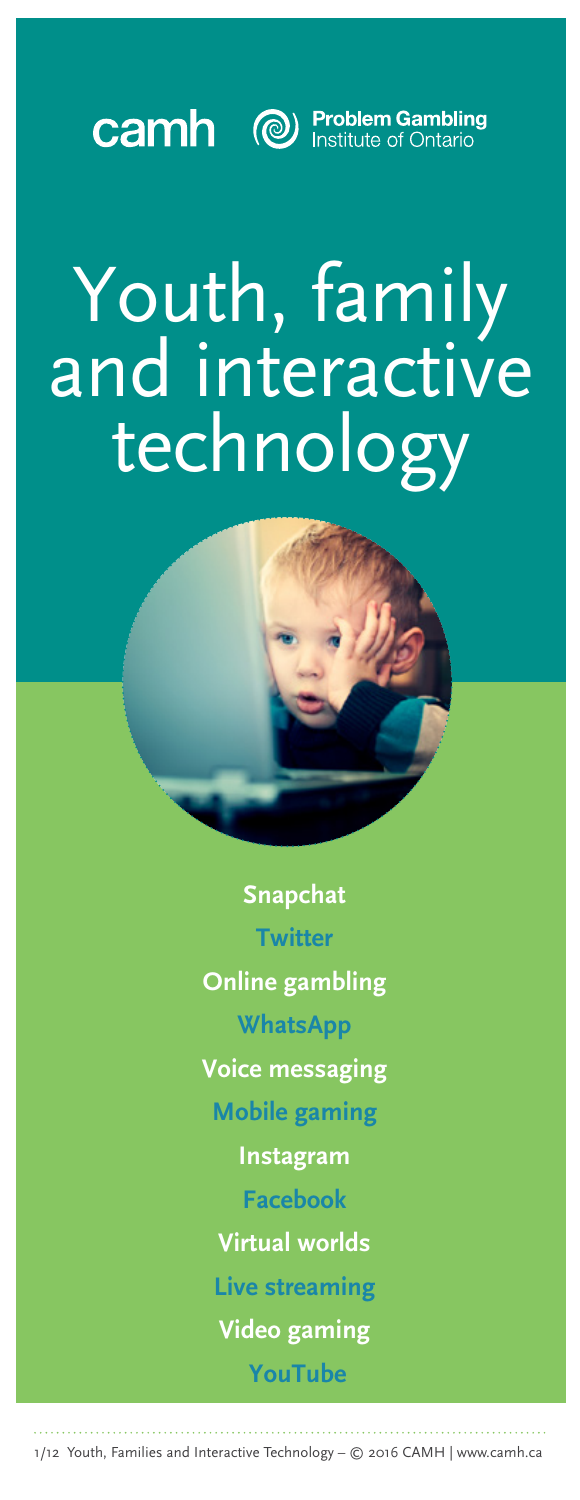



Not so long ago, parents worried about their children's television viewing or time spent chatting on the home phone. Today, while most parents have come to terms with the new technology—laptops, tablets, iPads, iPods, gaming systems, smartphones and smartwatches—many are still overwhelmed by how easy it is for young people to access almost anything with a touch of their fingers.

## We're all connected

Most people like connecting with friends and what's going on with them, and technology has made that easy. Now it's difficult to keep track of the growing number of ways we have of connecting and the easy, instant access we have to people and information globally.

The Internet has become a huge part of young people's lives. They use it for schoolwork, keeping up with friends, playing games, shopping, sharing photos and videos, and streaming music, TV shows and movies. With Internet access on all smartphones, young people can interact with their social networks around the clock.

Children are using technology more and more. Learning through interactive games is engaging and fun. Schoolage children can join parent-vetted online communities that are great for practising social skills. The parent's role in guiding the family's use of technology starts early!

## Young people use technology in ways that enhance their lives

Technology gives young people quick access to information that can help with their schoolwork. It can allow them to collaborate with classmates online. It can connect them with friends and family. It can be a way of relaxing.

Technology can provide new ways for young people to develop their identity by exposing them to situations and people from diverse cultures and places. It can open up communication with a variety of people and lets young people see inside the lives of others from diverse backgrounds and experiences. It allows them to develop their individuality and define their role in relation to their own circle of friends, family and community.

## Some young people can develop problems with technology

Technology use presents a problem when it interferes with young people's ability to do the things that are expected of them, such as attending school regularly and on time, maintaining good grades, participating in family life and engaging in face-to-face friendships.

Important questions to consider are: Where do young people use technology? What are they doing with it? How much time do they spend using it?

**Place**—Do young people use the Internet in a space where parents can monitor their use (for example, in a family room where others can walk by and see what they're doing)? Or do they use it in a place where others can't see what they're doing (for example, in their bedroom or away from home)?

**Content**—Are young people's technology-related activities dangerous? Do they connect with strangers online and then arrange to meet them? Do they post inappropriate pictures of themselves or others? Do they text or talk on cell phones while driving? Do they use the technology to bully others or spread gossip and lies? Are they choosing activities that are appropriate for their age?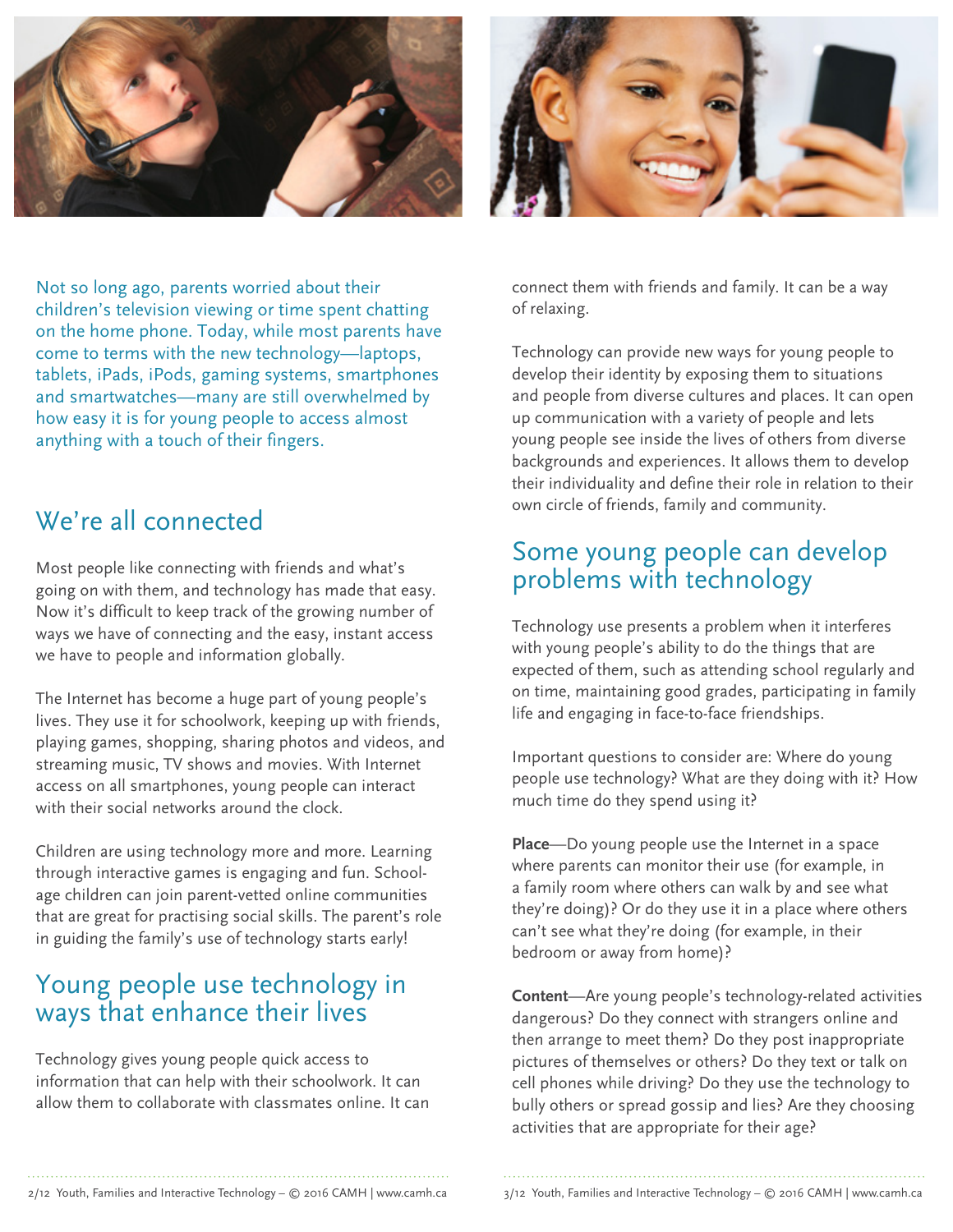



**Time**—Do young people use the technology as a tool to accomplish goals (such as doing their homework)? Or are they sleep-deprived from spending too many late-night hours on the computer instead of going to bed? Has technology become central to their lives? Do they use it to the exclusion of other activities?

## Some young people are more likely to develop problems

People live complex lives. Blaming the development of problems on overuse or inappropriate use of technology can be misleading.

Some young people may use technology as a way to cope with a mental health problem or other stressors. For example, youth who feel lonely, have a physical disability, are being bullied or are dealing with family upheaval may escape their problems by immersing themselves in games or online communities.

**Here's how some of these types of challenges may lead young people to use technology in harmful or inappropriate ways:**

**Attention-deficit/hyperactivity disorder (ADHD)** hyperfocusing on a task that they enjoy such as gaming. When they spend a lot of time gaming, they may experience increasing skill that makes them feel good about themselves when they may not feel confident at school or in social situations.

**Autism spectrum disorder** (which used to encompass the diagnoses of autism, Asperger syndrome, pervasive developmental disorder not otherwise specified [PDD-NOS], and childhood disintegrative disorder)—constantly researching a topic because of the need to know everything about it (compared to researching a topic for a school project).

**Gambling problem**—constantly accessing casino and other gambling sites.

**Learning Disabilities**—spending time online to avoid thinking about school or doing homework. There are many forms of learning disabilities with varying degrees of severity. Some youth may not even know they have a

## CAN YOU BECOME "ADDICTED" to technology?

Technology addiction is an umbrella term that may include excessive behaviours related to playing video games, watching YouTube, streaming movies and sports, accessing social networks, cybersex and online porn, gambling; eBay and other online auctions or shopping; social media; excessive texting; or smartphone overuse. Excessive use of technology may not produce physical symptoms in the same way as excessive use of alcohol and other drugs does, but it can lead to significant negative impacts on the life of a young person, leading to poorer physical and mental health.

Using the term addiction for these types of behaviours may make some people feel stigmatized. Stigma refers to negative attitudes (prejudice) and negative behaviour (discrimination) toward people with substance use and mental health problems. Prejudice and discrimination may prevent people from seeking help. But if a behaviour is preventing someone from functioning in the real world, it needs to be addressed.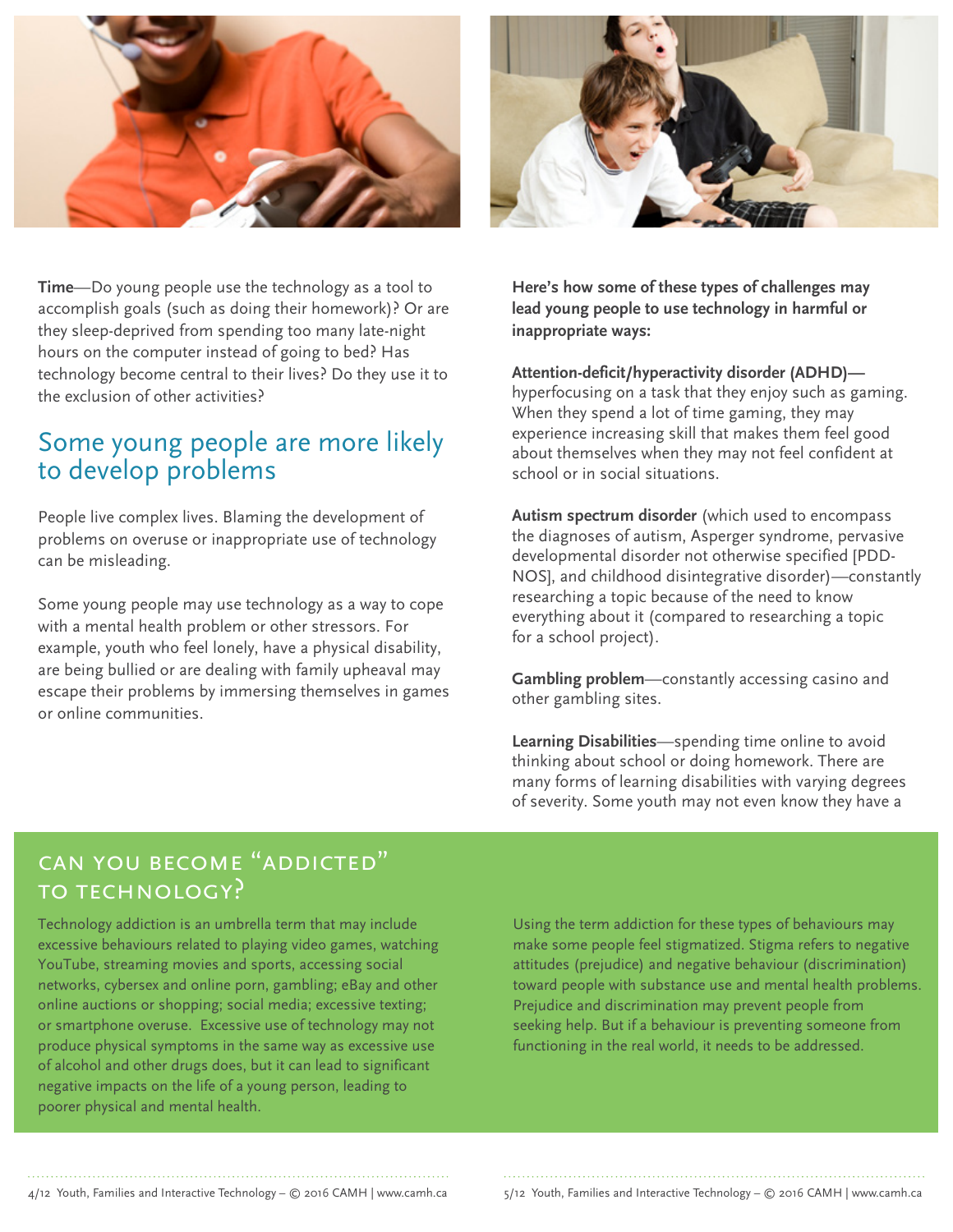

learning disability but they may struggle with certain tasks at school that may result in poor self-esteem and the desire to escape from homework or thoughts of school, which they can easily do by going online.

**Compulsive behaviours**— constantly using the Internet because of an obsession with a topic or game (compared to playing the game occasionally).

**Posttraumatic stress**—connecting with other people in chats to re-enact the traumatic situation (compared to chatting about lots of different things).

**Self-harming behaviours**—frequenting websites where youth share suicidal thoughts and self-harming techniques.

**Social anxiety**—constantly entering role-playing video gaming worlds where they pretend they're someone else (compared to doing this occasionally).



**Substance use problems**—researching ways to use alcohol and other drugs, searching and setting up buys and ordering prescription medication online.

It is important to note that many issues such as the ones listed above are more likely to occur together, for example, many people with ADHD may also have a learning disability.



## the technology and WHAT IT CAN ACCESS

The technology that youth use most includes smartphones, tablets, laptops, portable music players (e.g., MP3 players and the Apple branded iPod, iPod Touch, Shuffle, Mini and Nano), wearable devices such as smartwatches, sunglasses and fitness trackers, video gaming systems and media players.

What tweens, teens and youth access with their technology includes:

social media platforms and services (e.g., Facebook, Instagram, Snapchat, Twitter, WhatsApp, Vine and Tumblr)

- apps for everything from dating and gambling to Skype and Periscope
- online communities and virtual worlds (Second Life)
- games (from single-player games on their phones to multiplayer role-playing video games—MMORPGs played on home systems with other people in real time around the world)
- and the list goes on.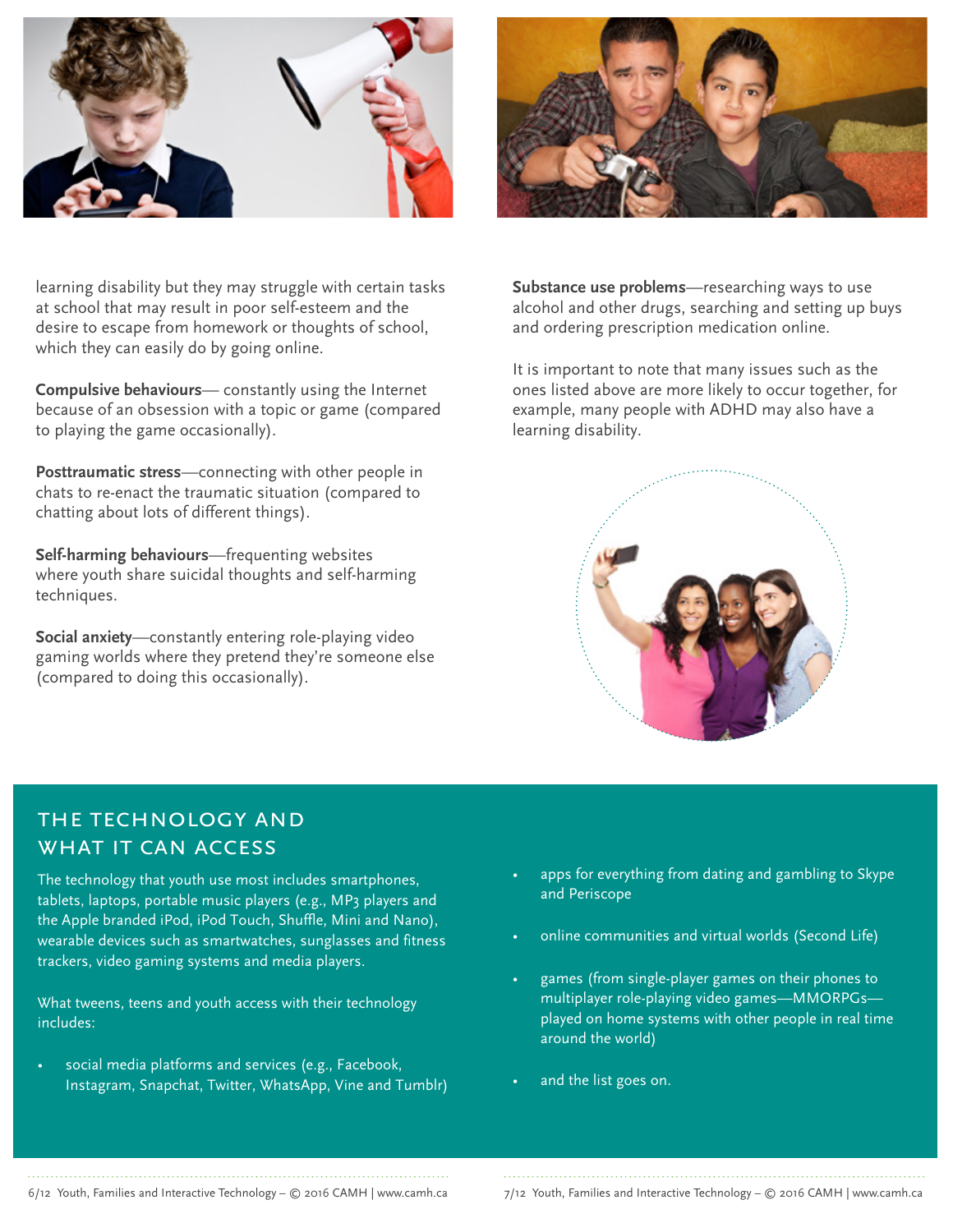

### tips for parents

Parents play an important role in teaching children how to use technology in safe ways. Rules for eight-year-olds are easier than those for 14-year-olds. Adolescence is an important time of experimentation, discovery and growing independence. It's also a time for taking on more responsibilities.

Here are 10 tips that can help.

- **1.** Consider how you use technology. You are modelling behaviours for your children.
- **2.** Before giving your children access to technology, talk to them about safe use. Communicate openly and honestly. Discuss possible effects and the dangers of using the Internet and social media.
- **3.** Talk to your children about how to integrate technology into their lives in ways that respect others. For example, some families have "no texting" rules during mealtimes and family events.
- **4.** Be aware of your children's Internet activities and what they access. Create rules that both you and your child agree to, based on their age and past Internet use. You can also consider V-chip technology for the TV, which can block access to programs and channels, and parental controls for smartphones and computers.
- **5.** Spend time learning about the Internet and video games popular with youth. Participate with your children in these activities. They are more likely to listen to you if they think you know what you're talking about.



- **6.** Have your children use a shared computer in an open area of your home where you can monitor what they're doing.
- **7.** Help your children lead balanced lives. Set limits around your children's use of technology. Encourage them to take part in "offline" activities such as sports, music, drama and in-person get-togethers with friends and family.
- **8.** Help your children set priorities. For example, doing homework comes before spending time texting or playing video games.
- **9.** Remember that you own the equipment (e.g., computer, cell phone) your children are using—or you've likely given them the money to buy it. If your children are not using the technology in ways that you approve, you have the authority to cut off access or control their use in other ways (such as using a secret password to set the administrative rights on your home computer).
- **10.** If you have seen signs that indicate your child may be developing a problem from their technology use, talk with your child about your concerns. You could also contact a health care professional to get guidance and support for the whole family.

8/12 Youth, Families and Interactive Technology – © 2016 CAMH | www.camh.ca 9/12 Youth, Families and Interactive Technology – © 2016 CAMH | www.camh.ca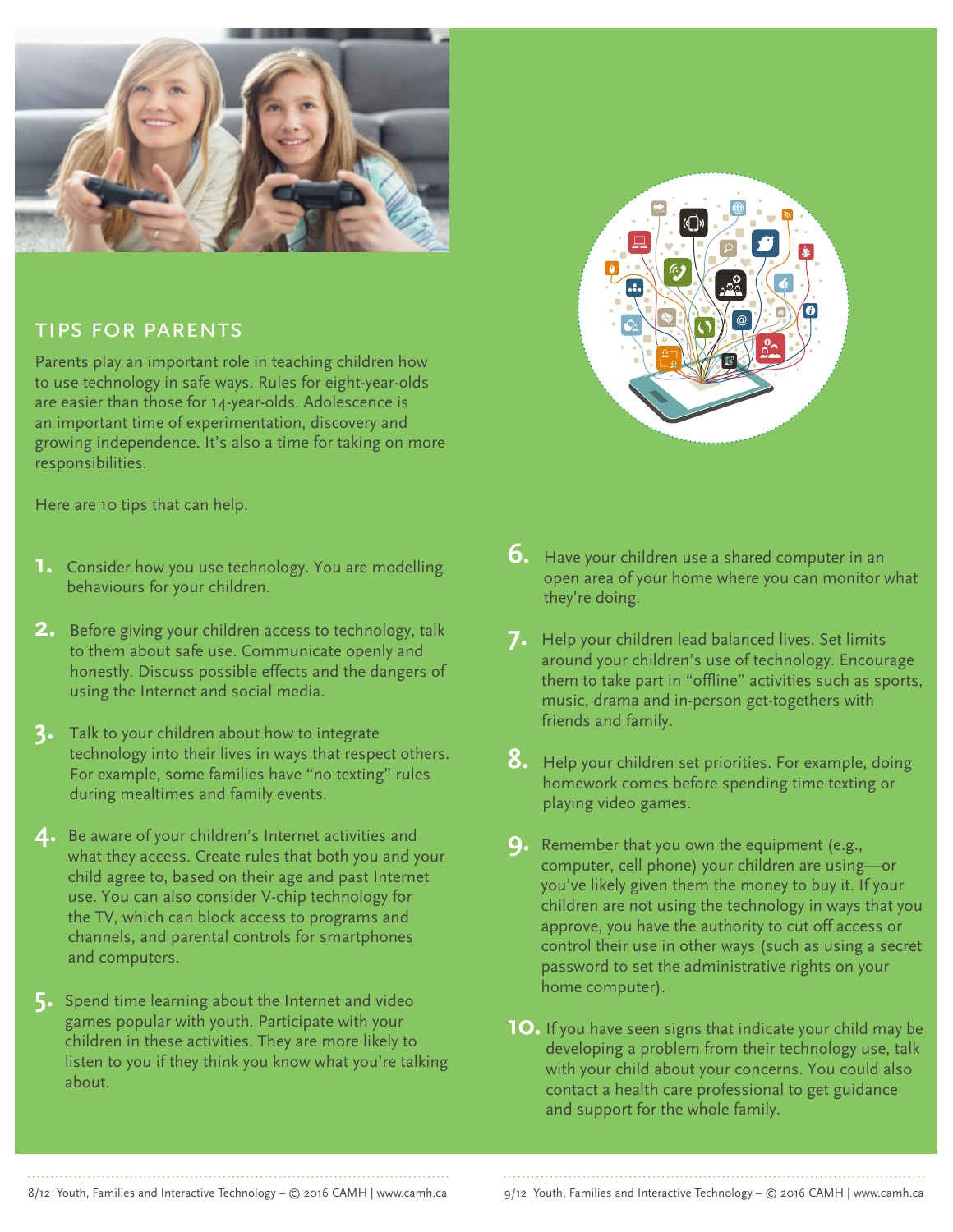

# Where to get help

Talk with your children if you have concerns about their use of technology. This includes listening to what they have to say. If you are still concerned, seek help from a health care professional such as your family doctor.

#### **If your child is in crisis, take them to your local hospital.**

Here are some services designed for young people that you may also find useful.

**CAMH Treatment Services for Problem Gambling, Gaming and Internet Use**  (for 16 and older) 416 535-8501, press 2

**Children's Mental Health Ontario** www.kidsmentalhealth.ca

**Kids Help Phone** 1 800 668-6868 www.kidshelpphone.ca



**MediaSmarts** A Canadian not-for-profit charitable organization for digital and media literacy. www.mediasmarts.ca

**Mind Your Mind** www.mindyourmind.ca

**Ontario Problem Gambling Helpline** www.problemgamblinghelpline.ca

**Problem Gambling Institute of Ontario**  www.problemgambling.ca

#### **TextED.ca**

An initiative of the Canadian Centre for Child Protection, this interactive website is designed to teach Canadian teens how to be safe, responsible and respectful users of texting technologies. www.texted.ca